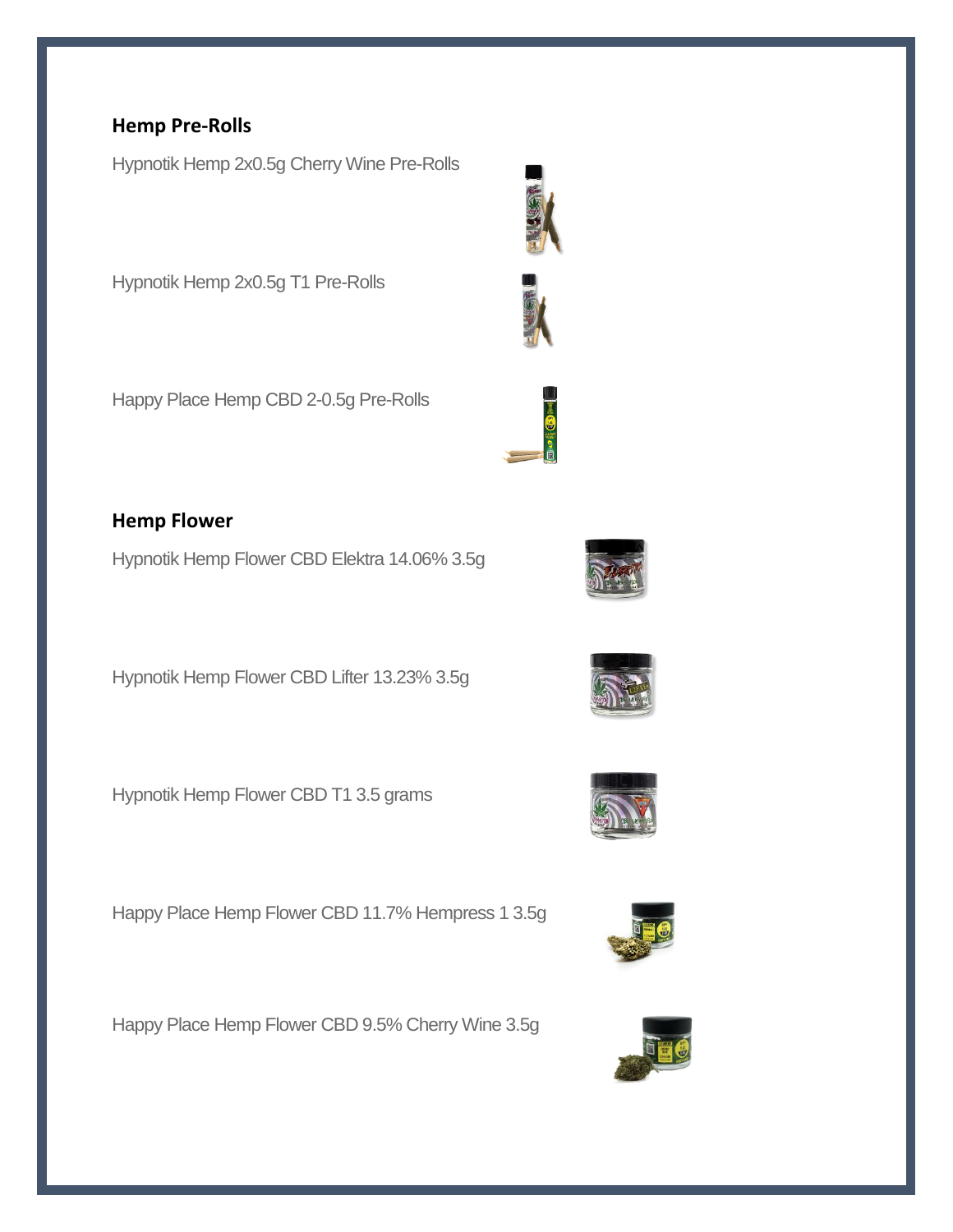Happy Place Hemp Flower CBD 14.1% Cherry Abacus 3.5g

Happy Place Hemp Flower CBD 14.6% Lifter 3.5g

**Gummies**

Just CBD Apricots Jar 250mg

Just CBD Apple Rings Gummies Jar 250mg, 500 mg, 1000mg

Just CBD Blueberry Ring Gummies Jar 250mg, 500mg, 1000mg

Just CBD Clear Bears Gummies Jar 250mg, 500mg, 1000mg

Just CBD Diced Mango Jar 250mg

Just CBD Happy Face Gummies Jar 250mg







E







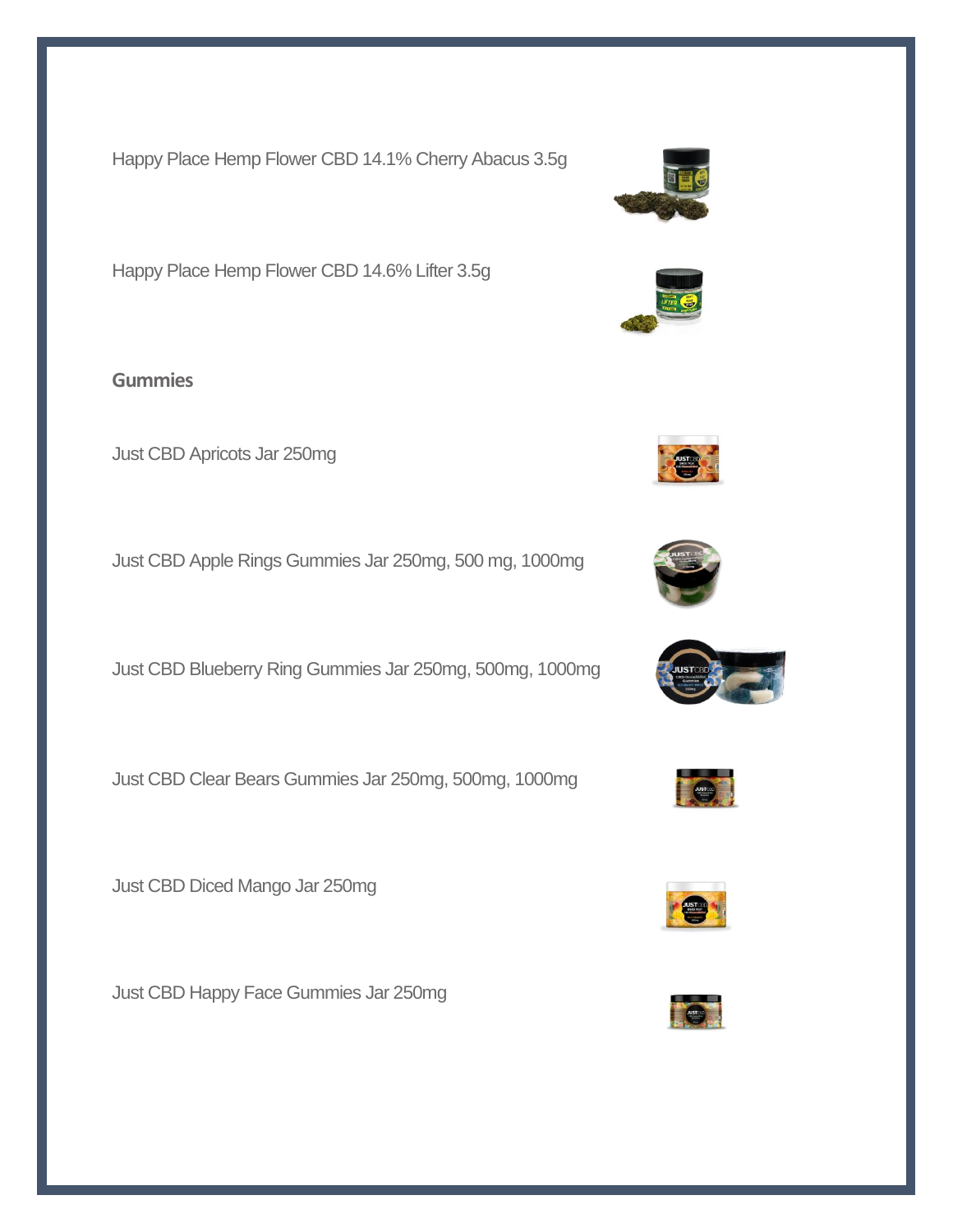Just CBD Kiwi Chunks Jar 250mg

Just CBD Peach Ring Gummies Jar 250mg, 500mg, 1000mg

Just CBD Rainbows Gummies Jar 250mg, 500mg, 1000mg

Just CBD Sour Worms Gummies Jar 250mg, 500mg, 1000mg

Just CBD Sugar Bears Gummies Jar 250mg, 500mg

Just CBD Worms Gummies Jar 250mg, 500mg, 1000mg

Just CBD Sugar Free Gummy Bears Jar 250mg, 500mg

Charlottes Web Sleep Gummies 10mg (60ct)

Charlottes Web Recovery Gummies 10mg (60ct)

















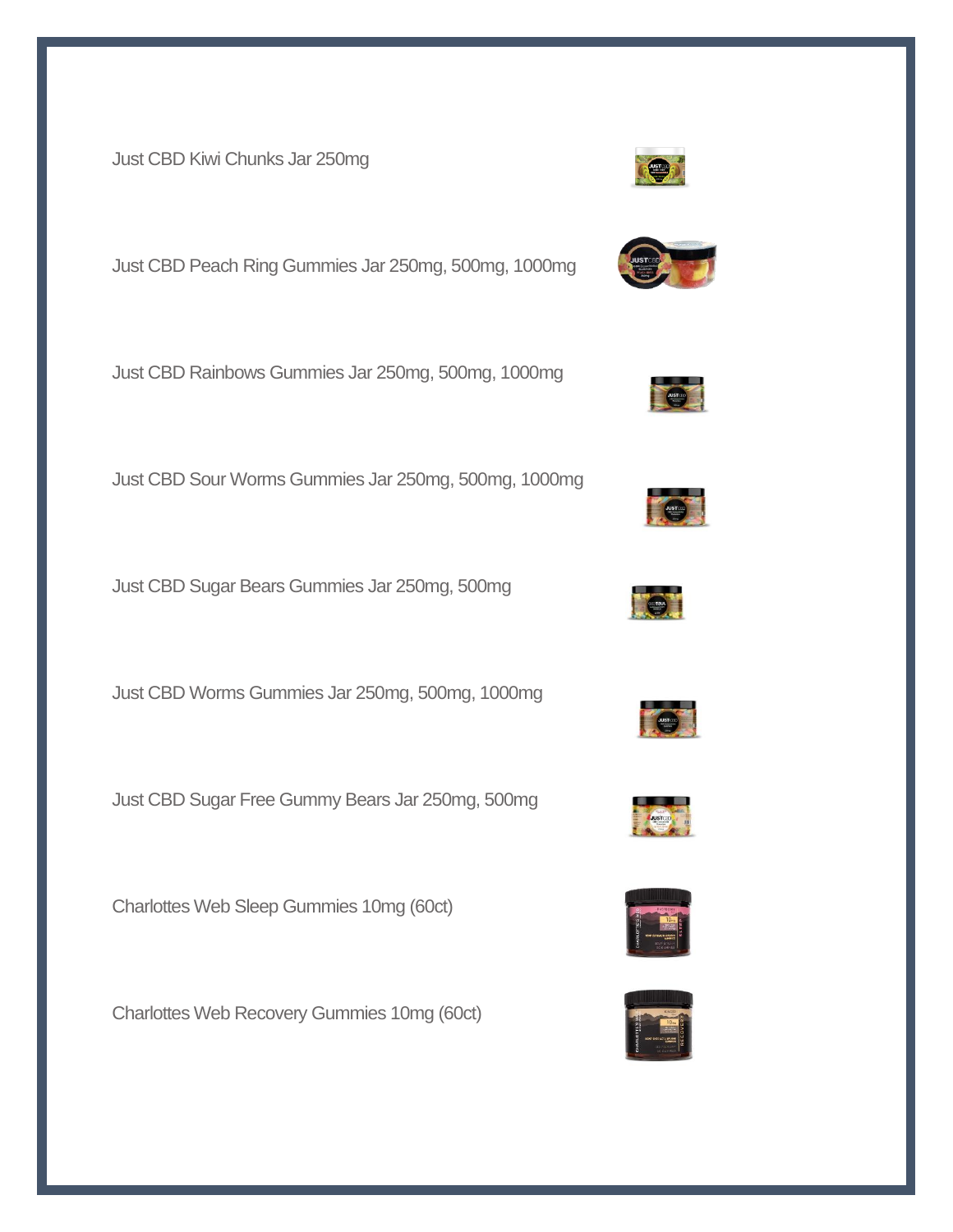Charlottes Web Calm Gummies 10mg (60ct)



## **Chronic Candy**

Chronic Candy CBD Lollipops Gelato 10mg

Chronic Candy CBD Lollipops Strawberry 10mg

Chronic Candy CBD Lollipops Tangie 10mg

Chronic Candy CBD Lollipops OG 10mg

Chronic Candy CBD Lollipops Blue Dream 10mg

Chronic Candy CBD Lollipops Lemon Haze 10mg











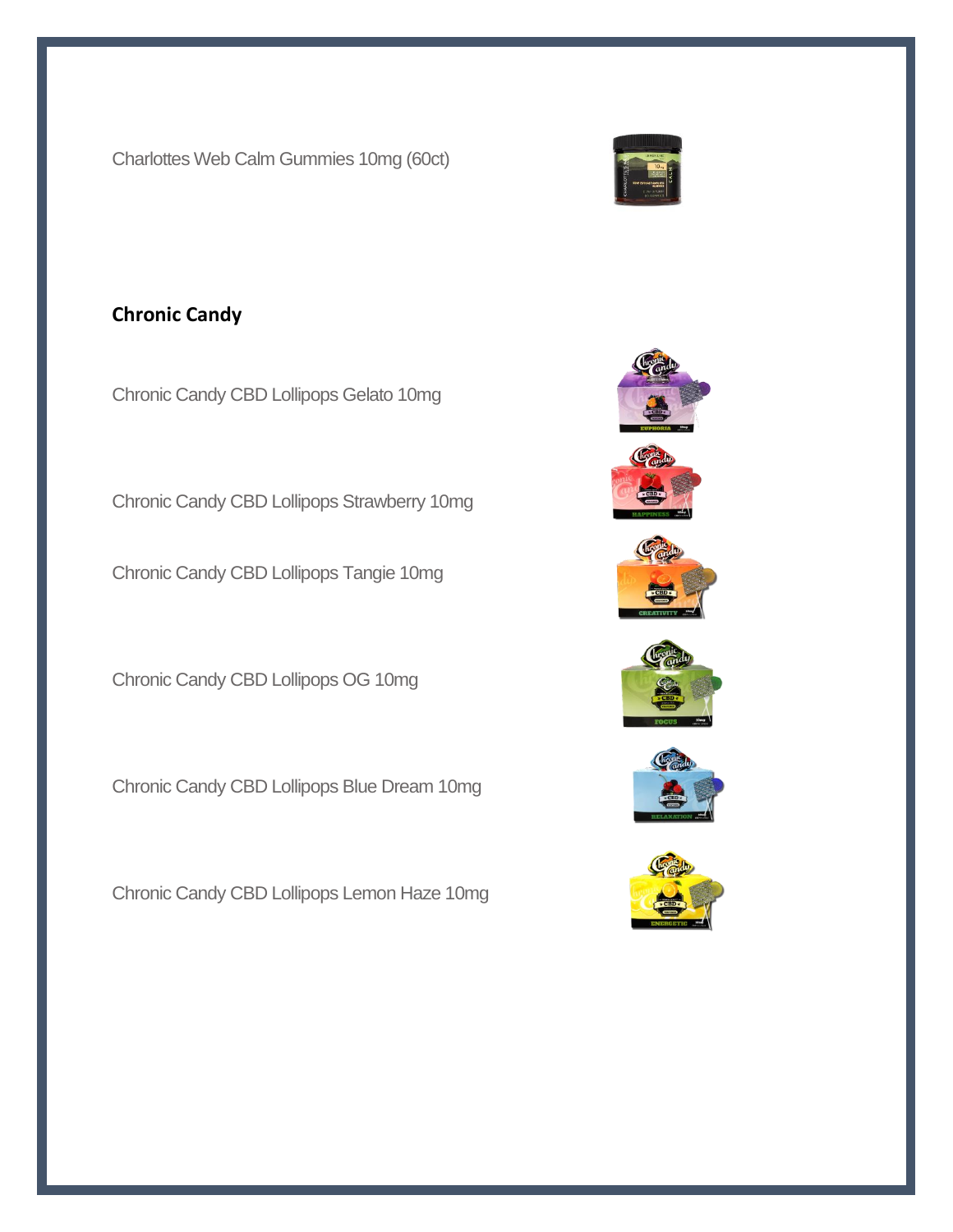# **Oils/Tinctures**

Jasper Full Spectrum Hemp Oil 500mg

Jasper Full Spectrum Hemp Oil 1000mg

### Jasper Full Spectrum Hemp Oil 1500mg

Natures Script Tincture Oil Watermelon 600mg

Natures Script Tincture Oil Peppermint 600mg

Elevated Soul CBD Tincture 500mg 30ml

Elevated Soul CBD Tincture 1000mg 30ml













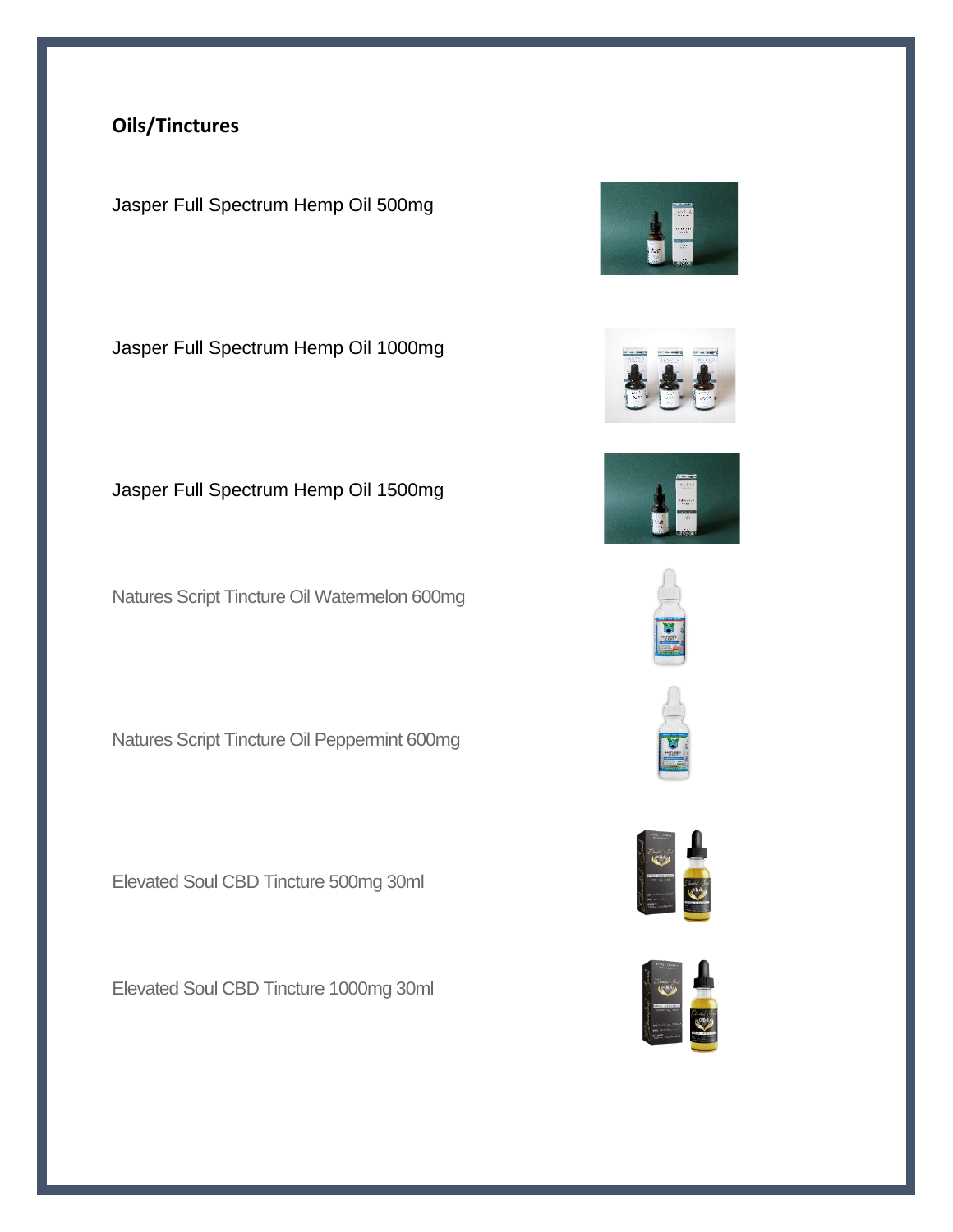Charlottes Web Isolate 20mg

Charlotte's Web 7mg -Mint Chocolate -Orange Blossom -Olive Oil -Lemon Twist

Charlotte's Web 17mg

-Mint Chocolate

-Orange Blossom

-Olive Oil

-Lemon Twist

Charlotte's Web 60mg

-Mint Chocolate

-Orange Blossom

-Olive Oil

-Lemon Twist

Medterra Hemp Tincture 500mg

Medterra Hemp Tincture 1000mg











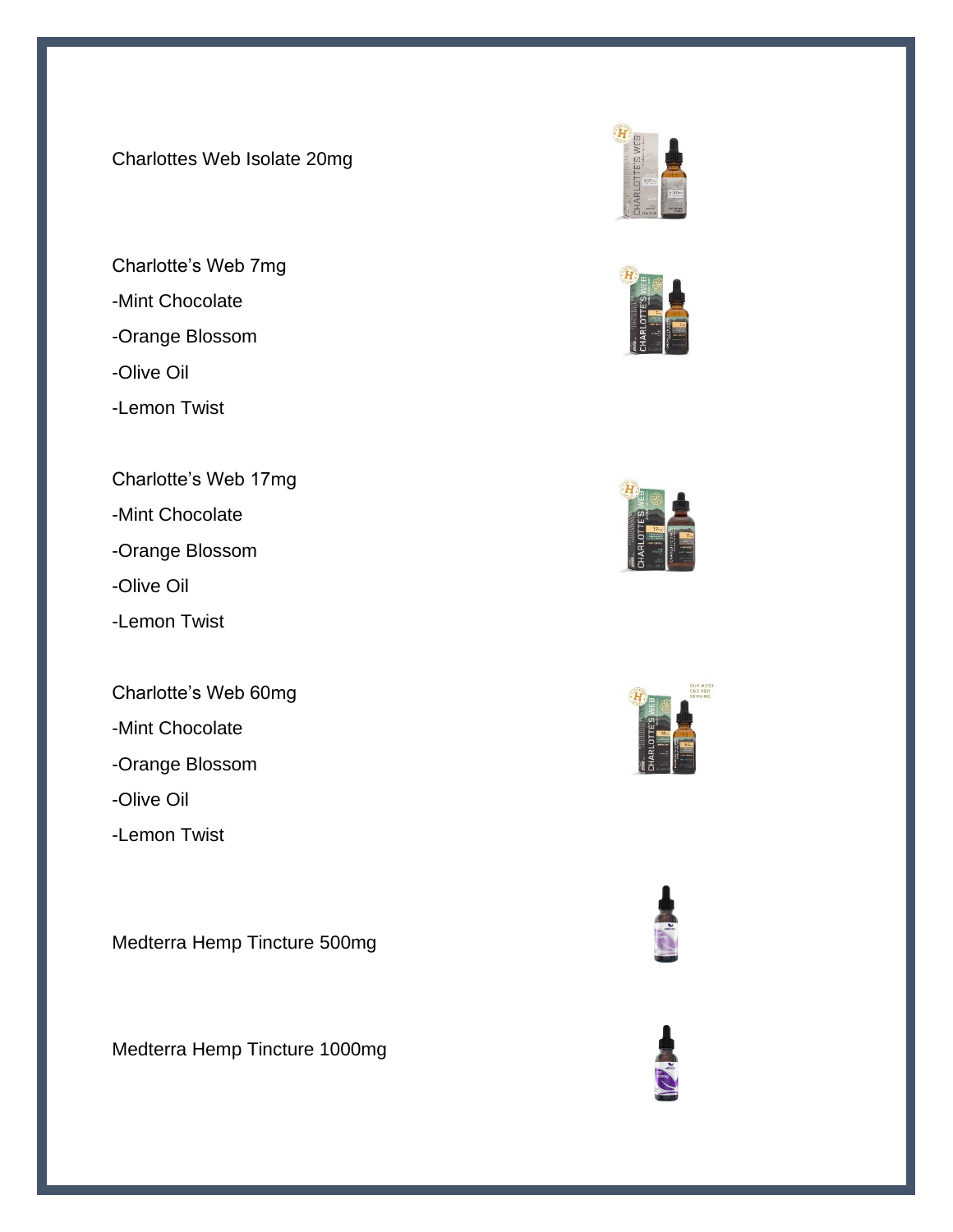Medterra Hemp Tincture 3000mg

Medterra Hemp Tincture 1000mg -Strawberry Mint -Citrus

Medterra Hemp Tincture 2000mg -Strawberry Mint -Citrus

### **Lotions/Body Butters/Roll-Ons**

Jasper Hemp Infused Body Lotion 250mg

Elevated Soul CBD Body Butter 500mg 2oz

Charlotte's Web Peppermint Hemp-Infused Roll-On With CBD